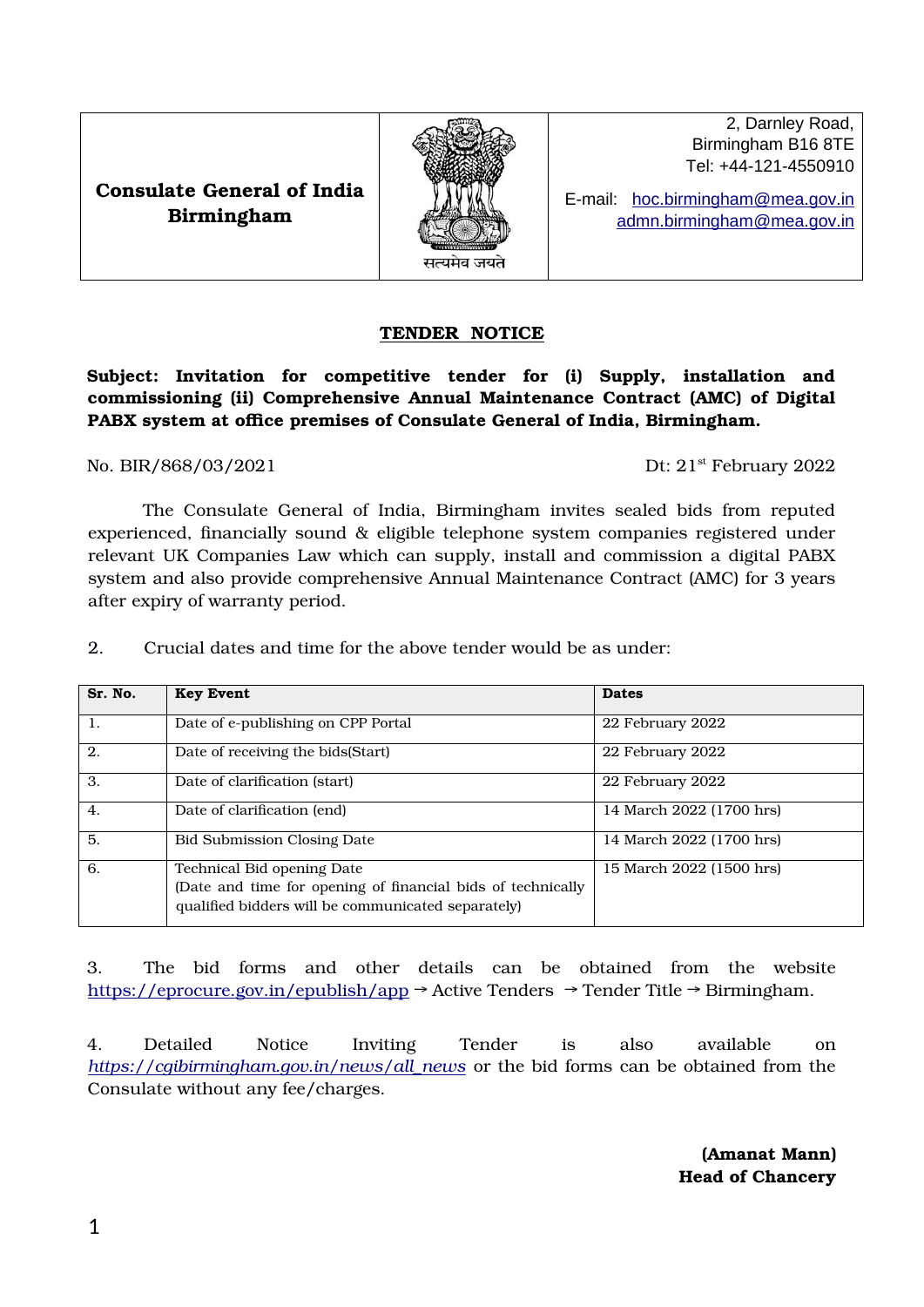Consulate General of India Birmingham

### TENDER NOTICE

## Subject: Invitation for competitive tender for (i) Supply, installation and commissioning (ii) Comprehensive Annual Maintenance Contract (AMC) of Digital PABX system at office premises of Consulate General of India, Birmingham.

No. BIR/868/03/2021 Dt: 21<sup>st</sup> February 2022

The Consulate General of India, Birmingham invites sealed bids from reputed experienced, financially sound & eligible telephone system companies registered under relevant UK Companies Law which can supply, install and commission a digital PABX system and also provide comprehensive Annual Maintenance Contract (AMC) for 3 years after expiry of warranty period. The broad details of works required is in Scope of Work (page-5).

2. Content of the Tender document are as follows:

Sr. No. Document Details Page No.

1. Invitation to Tender 02

3. Scope of work 05 4. Terms & Conditions of the Contract 06-07 5. Part-I: Technical Bid 08-10

6. Part-II: Financial Bid 11

2. Instruction to Bidders 03-04

| 3. |  | Bids may be submitted to 'Head of Chancery, Consulate General of India, 2,            |  |  |  |  |
|----|--|---------------------------------------------------------------------------------------|--|--|--|--|
|    |  | Darnley Road, Birmingham, B16 8TE or hand delivered latest by 1700 hrs of 15.03.2022. |  |  |  |  |

(Amanat Mann) Head of Chancery

2, Darnley Road, Birmingham B16 8TE Tel: +44-121-4550910

E-mail: [hoc. birmingham @mea.gov.in](mailto:hoc.hongkong@mea.gov.in)  [admn.birmingham @mea.gov.in](mailto:admn.birmingham@mea.gov.in)

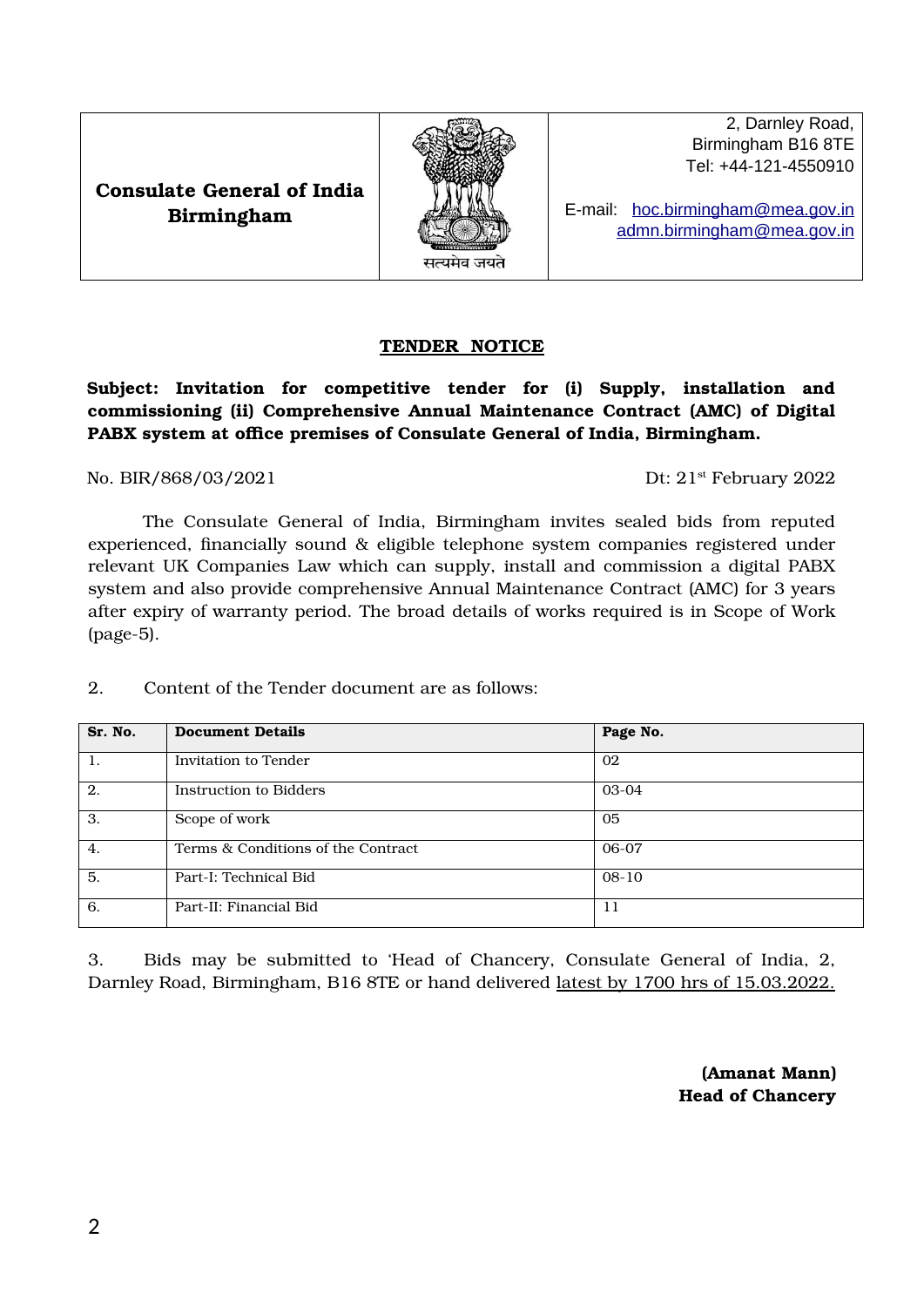## Instruction to Bidders

## (A) Eligibility Criteria:

- 1. The bidder must be registered under the UK Companies Act and should have all applicable/appropriate licenses in their own name.
- 2. The company should have a minimum of 3 years of experience in providing telephone/communication systems as on 01.02.2021.
- 3. The Company should have a minimum annual turnover of GBP 20,000 during the past three financial years (Cope of relevant financial statements for the last three financial years may be attached with the bid).
- 4. The bidding company must possess the requisite experience of handling Office complexes.

## (B) General Instructions for Compliance:

1. The tenders should be submitted in two sealed covers – the first sealed cover should be super scribed "Technical Bid" and second sealed cover super scribed "Financial Bid". Both the sealed covers should be placed in the main sealed envelope super scribed "Tender for supply of Digital PABX system to CGI, Birmingham" and addressed to 'Head of Chancery, Consulate General of India, 2, Darnley Road, Birmingham B16 8TE'.

2. The 'Technical Bid (Part-I)' should contain – (a) The requisite information duly filled in as per proforma enclosed; (b) Compnay profile including previous experience of supplying similar type of services. The bidder should also clearly mention in the tender that the terms and conditions of the tender are acceptable to them.

3. The 'Financial Bid (Part-II)' should contain rates which are to be quoted on enclosed proforma.

4. The tender forms shall be filled in ink or typed. No tender filled in pencil will be considered. The tender shall be signed, dated and witness in all places provided for in the documents. All corrections/deletions/scoring out/over writing shall be initialled. Any correction made in the tender documents by the bidder shall be made in ink only and not by using correcting fluid, and should duly be authenticated. Every page of the tender shall be initialled by the bidder, and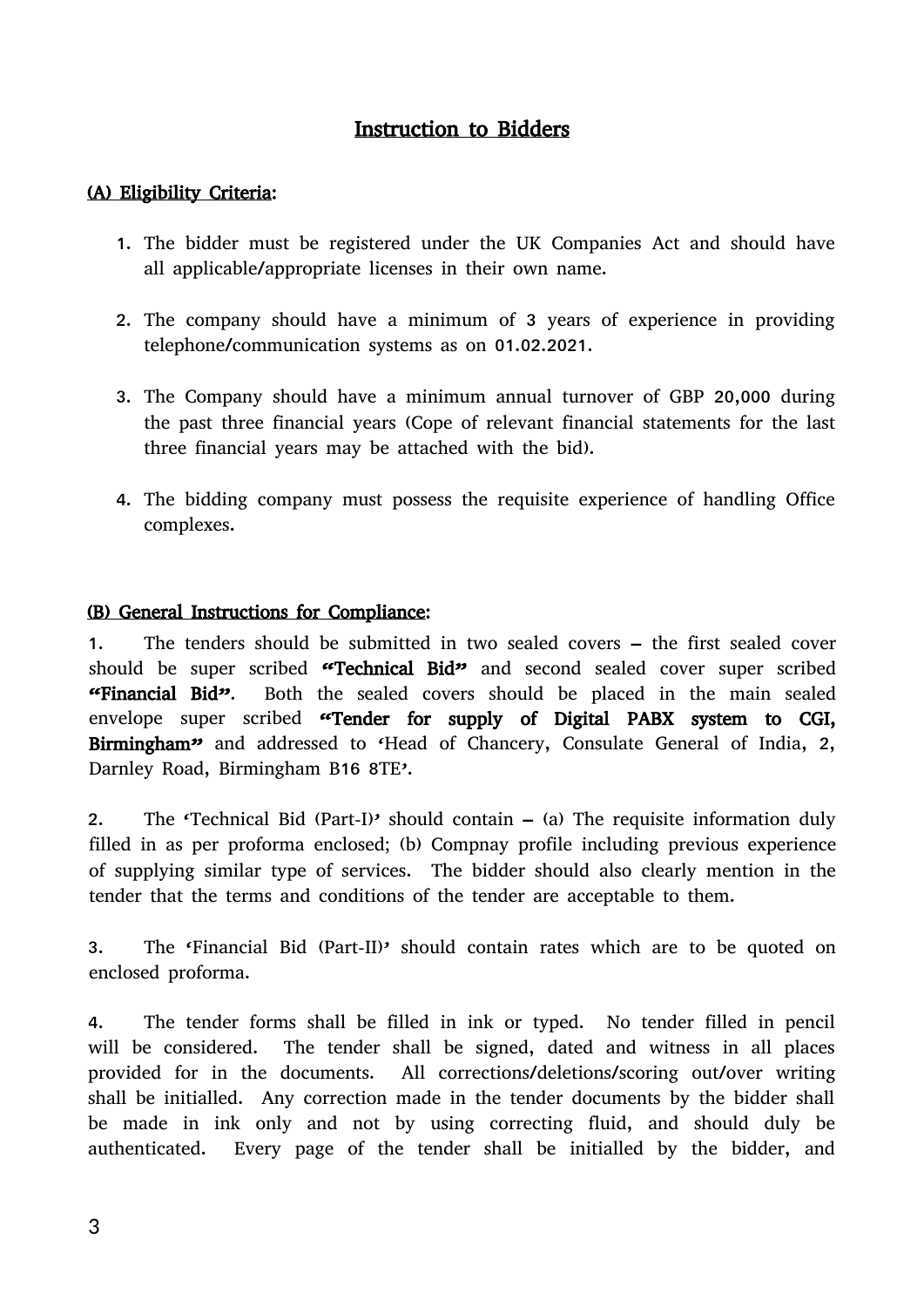submitted back as a token of accepting the laid down terms and condition. The bidder shall sign all schedule forming part of the tender.

(C) Late Bids: The bidders are advised, in their own interest, to ensure that the tender document reaches the Consulate well before the closing date and time of the bid submission.

(D) Modifications and withdrawals: No documents may be modified after submission. In case of any changes the bidder may write the corrections and send the same and it is at the discretion of the tender inviting authority to accept the same or reject it, and no changes shall be accepted once the bids are opened. In case of withdrawal, the bidder will lose his Earnest Money Deposit and will be blacklisted.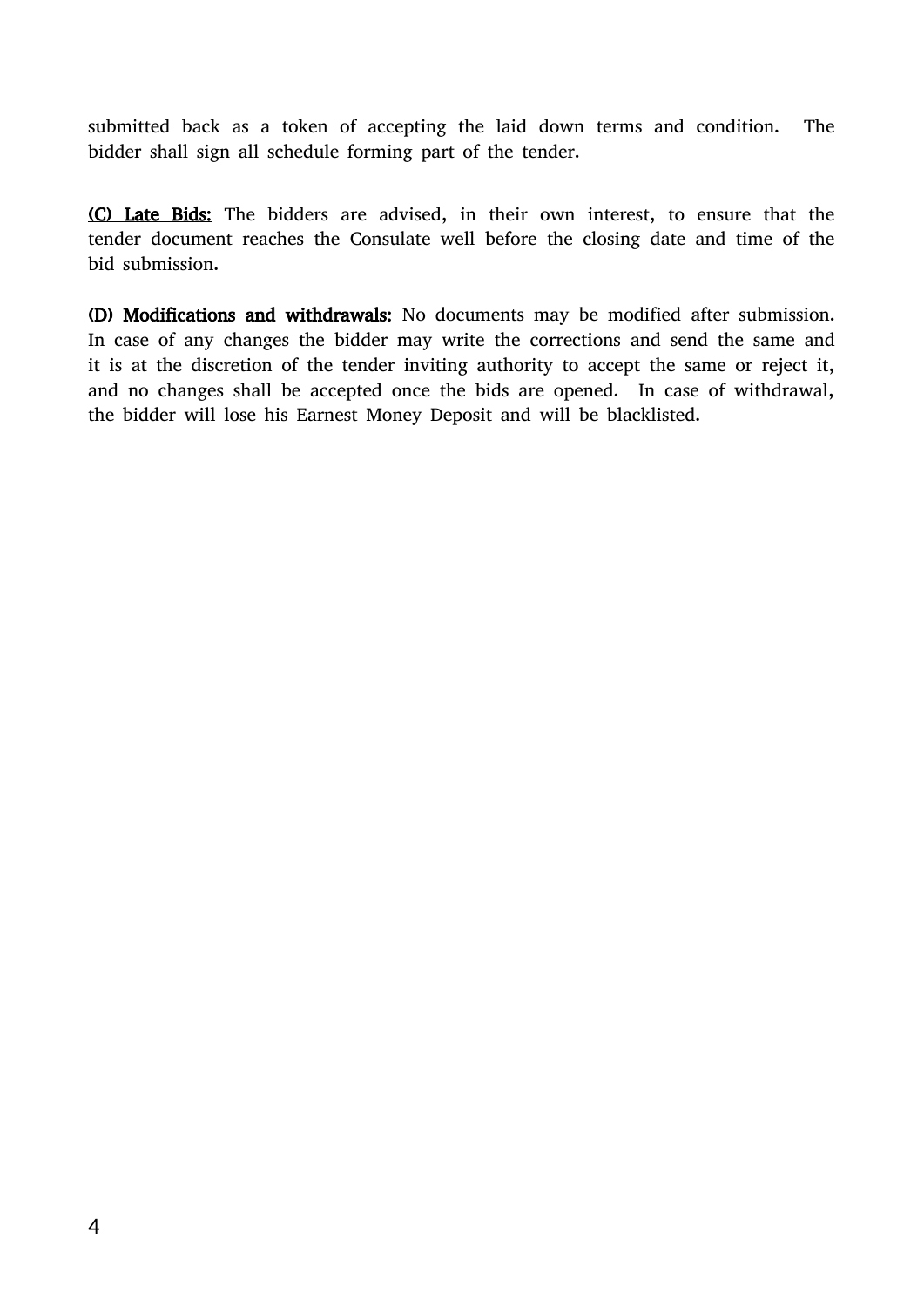## Scope of Work

The Consulate is located at 2 Darnley Road, Birmingham B16 8TE. The premises is spread evenly across 03 floors, having total carpet area of 20,300 sq. ft. and comprises of several office rooms, conference hall, stores, visitor's hall, kitchen/ kitchenetts, toilets, two staircases, one lift, counters, reception area and an open car park.

## (i) Supply, installation and commissioning of Digital PABX system

The vendor will be supplying the digital PABX, which:

- Must not be on VoIP
- Must not have any remote access facility (for maintenance or any other purpose)
- Must be compatible with legacy lines.
- Must have call hold/ transfer/ forward facility.
- Should have voicemail facility with built in storage.
- Should have music/ customizable message on waiting & hold.

Further, the quote should be exhaustive and include all the costs of installation & providing necessary material including engineer's visit for cabling, networking configuration/programming & necessary training. Also, the vendor need to provide 28 compatible digital telephone handsets with caller ID facility.

## (ii) Comprehensive Annual Maintenance Contract (AMC) of the above Digital PABX system after expiry of warranty

The Comprehensive AMC shall be normally for a period of one year, after the expiry of warranty period, and may be extended upto 3 years subject to satisfactory performance. The decision of the Consulate in this regard will be final. No demand for revision of rates of any account whatsoever shall be entertained under any circumstances during currency of the contract.

The contract will be comprehensive in nature and the Consulate will not make payment for any spare parts. All parts will be replaced free of cost including change of faulty Telephone Instruments, all types of Cables, Line cord, Coil Cord, Rosette Box, MDF box with crown, and channelling of open telephone wires etc. Only genuine authorized parts shall be allowed to be replaced.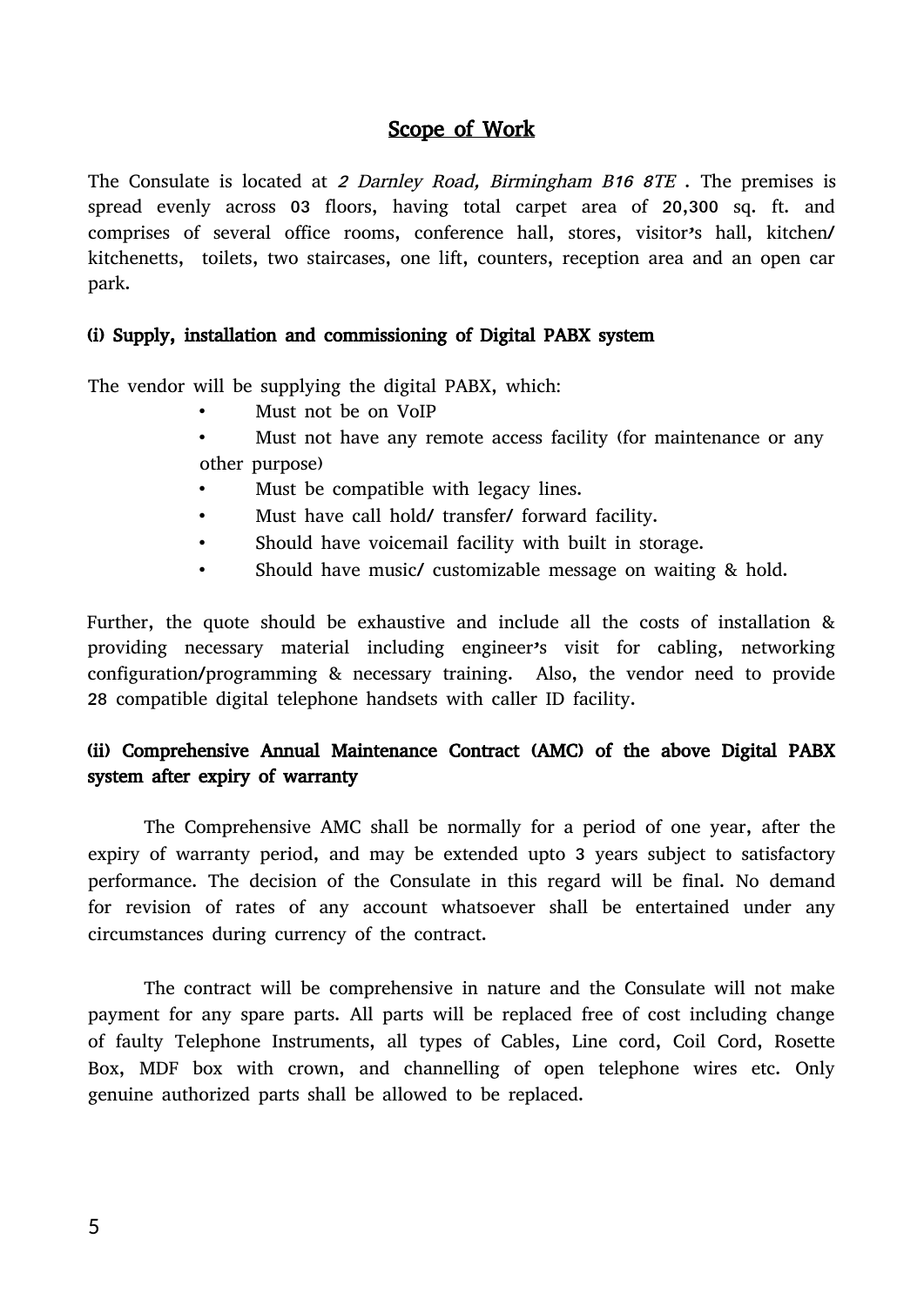## Terms & Conditions of the Contract

1. The bidder will have to ensure compliance of all mandatory labour laws/regulations laid down by the Government of the UK and any other relevant authority.

2. Acts and regulations enforceable from time to time without any liability on the Consulate General of India, Birmingham or without any responsibility for statutory compliance by the Consulate.

3. The bidder must have modern equipments, latest technical expertise for the job management of building and related facilities, as has been defined in 'scope of work'.

4. Right to accept any bid and to reject any or all bids: The Consulate General of India, Birmingham, have the discretion, accept or reject any bid/quotation without assigning any reasons thereof. The decision of the Consulate shall be final and binding on all.

5. Change Orders: The agreement may be amended or modified with consent of both parties in writing signed by the duly authorized representatives of the respective parties the bidder and Consulate General of India, Birmingham.

6. Site Visits: The bidders may visit the sites, understand the scope thoroughly (even if it is not mentioned in this tender) and then quote for the job. The bidder shall in coordination with ASO (Admin), Consulate General of India, Birmingham (+44-121-4550910), visit the sites by prior appointment.

7. Notification of award: Consulate will notify the successful bidder in writing that its bid has been accepted.

8. Any bid received by the tendering authority after the deadline for submission of bids will be rejected and not be considered and may be returned unopened to the service provider.

9. The service provider shall employ as its representatives, servants and workmen after verifying their antecedents and loyalty before employing them for the works. It shall ensure that no person of doubtful antecedents and nationality is, in any way, associated with works.

10. The tender should be valid for a period of 120 days from the last date of submission.

11. The rates quoted by the service provider shall be deemed to include all taxes and duties etc. as applicable. Liability, if any, towards staff and employees from principal employer's end shall be deemed to be included in the offer.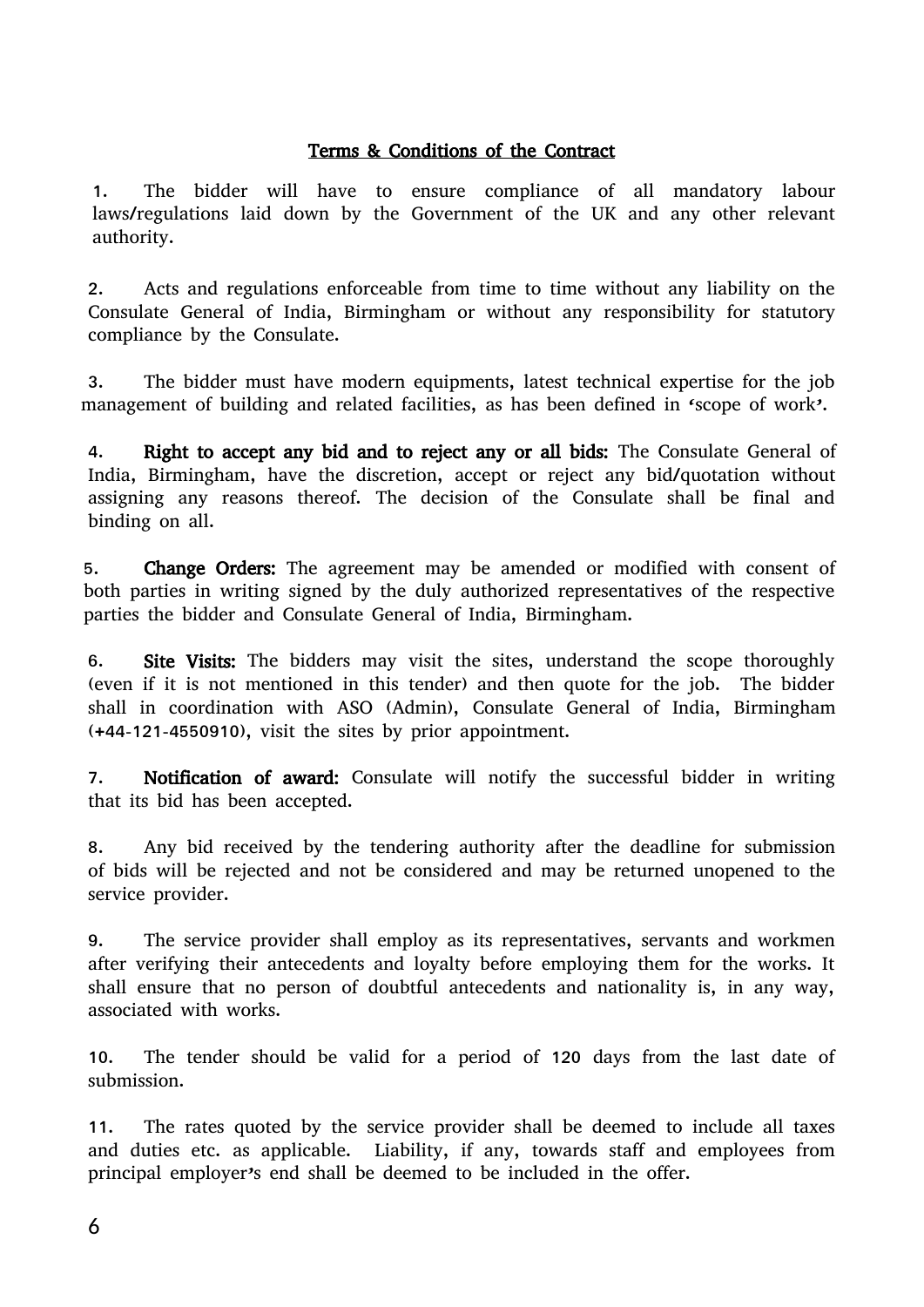12. Code of Conduct and Penalty for Non Performance: If any of the assigned work is not found satisfactory, an appropriate amount will be deducted for every major deficiency from the bill. The decision of the Consulate will be final in this respect.

13. All workers and staff employed by the company shall be employee of the company and will not have any claim of any nature on the Consulate. Any dispute arising between employee and company will be the responsibility of the company only.

14. Taxes and Duties: The bidder must include in their bids all duties, royalties and sales/service taxes or any other taxes, fees, charges as applicable. The Consulate will entertain no extra claim on this amount at any stage of execution of work.

15. Execution Method: The job must be carried out in a short time frame to minimize the disruption in functioning of the Consulate.

16. Terms of Payment: The payments shall be made upon receipt of the invoice for agreed amount after completion of the job.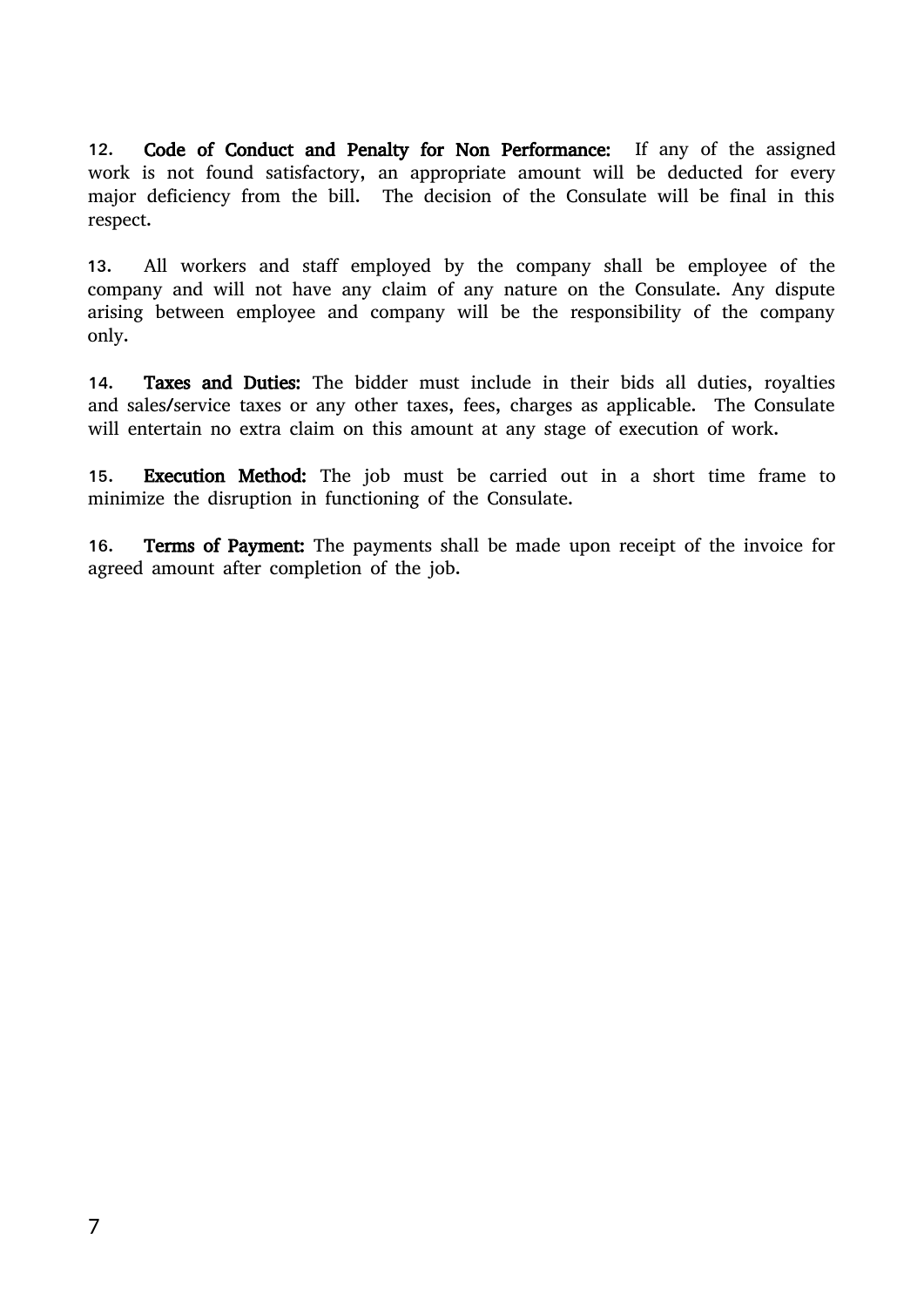# Part-I: Technical Bid

(All pages to be printed on Firm's Letter Head)

# Bidder's description format summary

| Name of the bidding firm               |  |
|----------------------------------------|--|
| Name of partner(s)                     |  |
| Nationality                            |  |
| Name of the Authorized Signatory       |  |
| <b>Nationality</b>                     |  |
| Passport No.                           |  |
| E mail Id                              |  |
| Telephone No.                          |  |
| Fax No.                                |  |
| Year of Incorporation                  |  |
| <b>Registration No.</b>                |  |
| Service tax no.                        |  |
| <b>Registered Office &amp; Address</b> |  |
| Branches if any                        |  |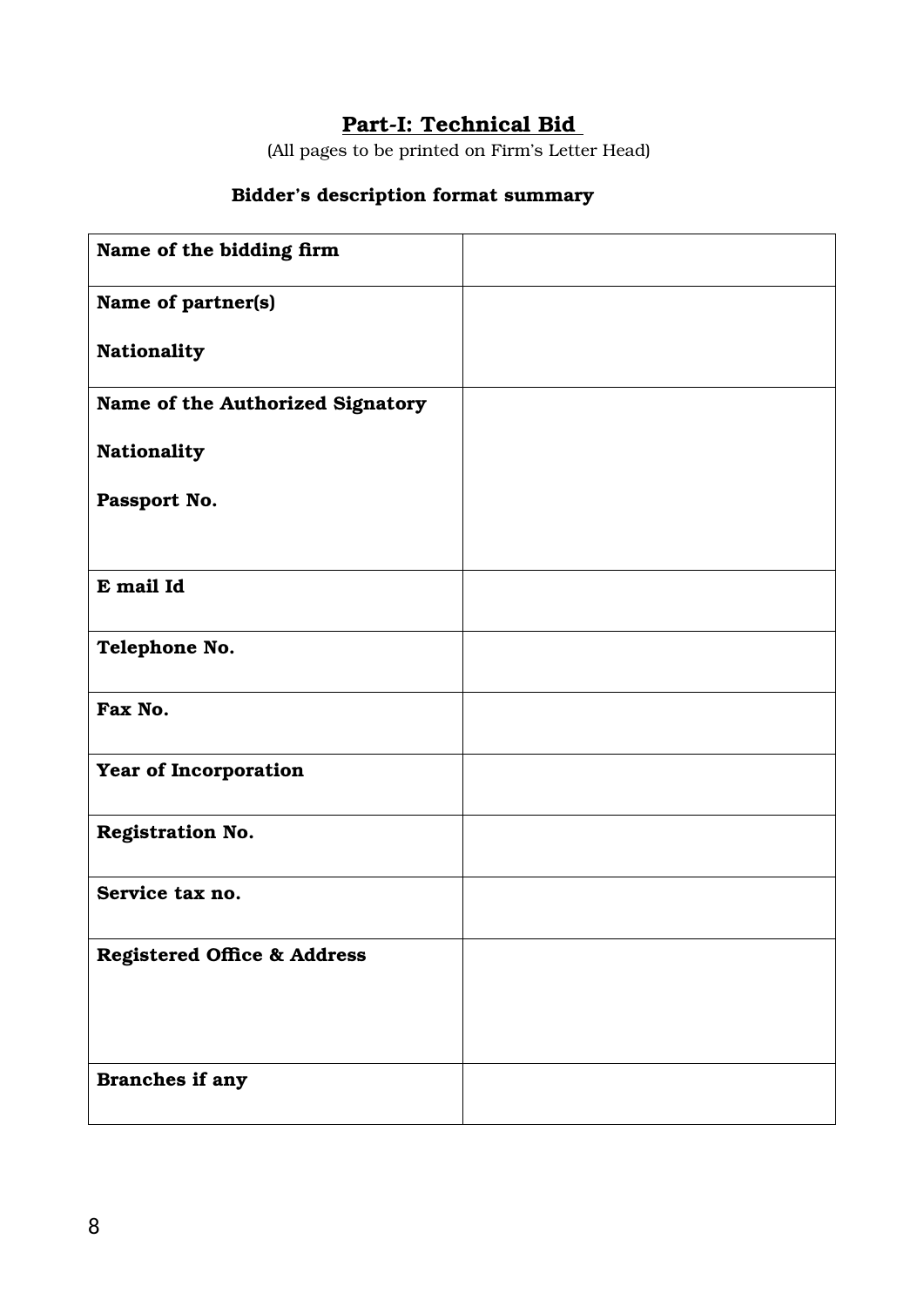## Bidder information – More detailed information on the following aspect may be given in typed form.

### Business background

How many years has your firm been in business? How many years under its present business name?

## Claims and Suits (Explain any "Yes" answers)

- $\triangleright$  Has your firm, its subsidiaries or its parent companies, ever filed for bankruptcy?
- $\triangleright$  Has your firm ever failed to complete work awarded to it?
- $\triangleright$  Are there any judgments, claims, arbitration proceedings or suits pending or outstanding against your firm or its officers?
- $\triangleright$  Has your firm filed any lawsuits or requested arbitration with regard to any contract(s) within the last five years?

## Geographic Capability

Please provide a listing of your offices in the Birmingham (with contact information, phone & fax numbers, email etc.) and a listing of the areas in which your firm has performed Property Management services.

## Copy of documents relating to the bidder's experience, name of other offices/residences where they are working/ have worked etc. and any other relevant information about bidder may be enclosed.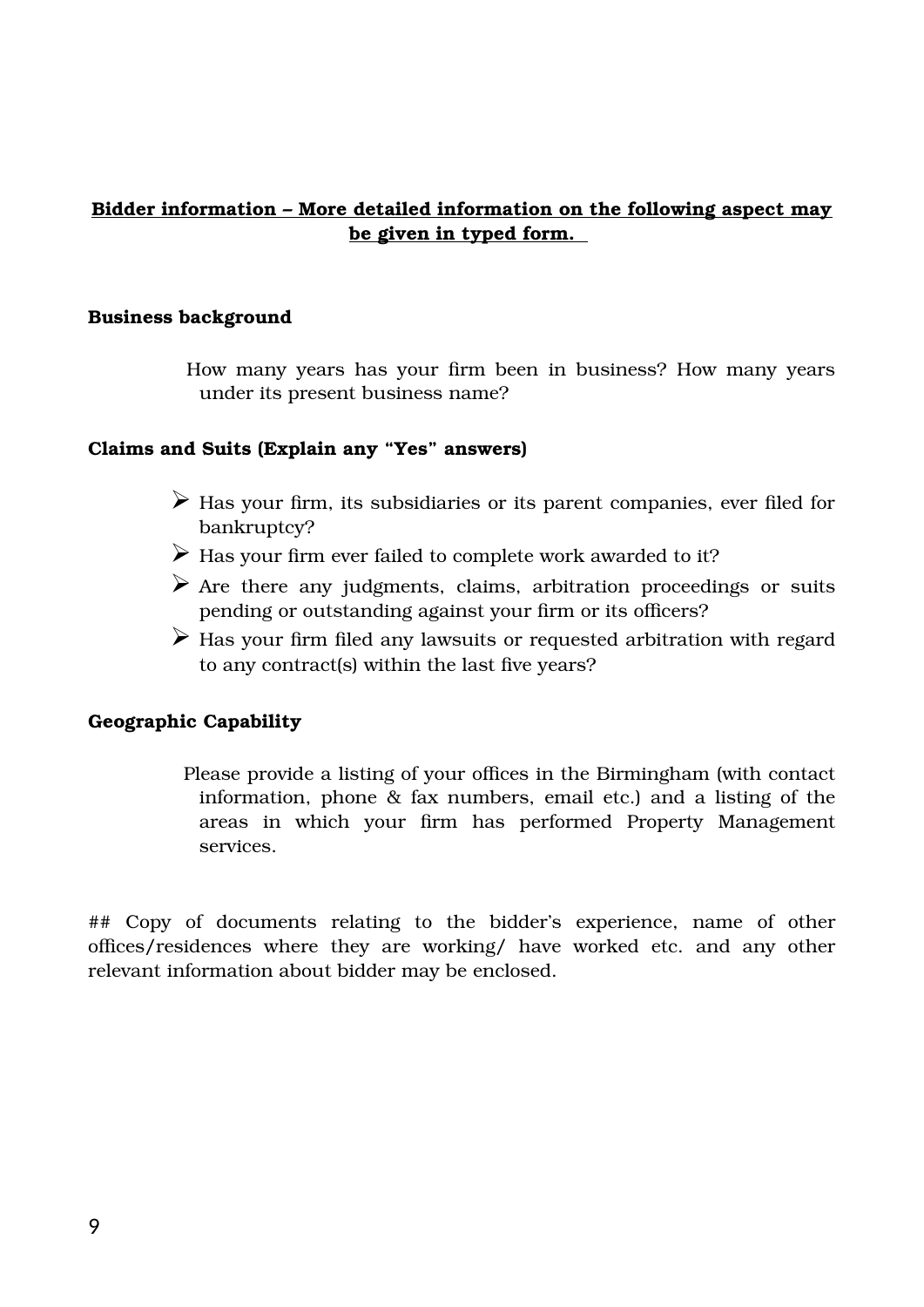## AFFIDAVIT

I/We,  $\qquad \qquad \text{representative(s)}$  of M/s. Solemnly declare that:-

1. I/We are submitting tender for the Digital PABX against Tender Notice No.BIR/868/03/2021 dated 21.02.2022.

2. Myself or my partners do not have any relative working in any office of Consulate General of India, Birmingham.

3. All information furnished by me/us in respect of fulfilment of eligibility criteria and other information given in this tender is complete, correct and true.

4. All documents/credentials submitted along with this tender are genuine, authentic, true and valid.

5. The Price – Bid submitted by me/us is "WITHOUT ANY CONDITION".

6. I/We have not been banned/de-listed by any Government or Quasi Government agencies or PSUs.

7. If any information or document submitted is found to be false/incorrect, Consulate may cancel my/our Tender and can take any action as deemed fit including termination of the contract, for feature of all dues including Earnest Money and blacklisting of my/our firm and all partners of the firm etc.

[Signature(s) of the Tenderer with Date & Seal]